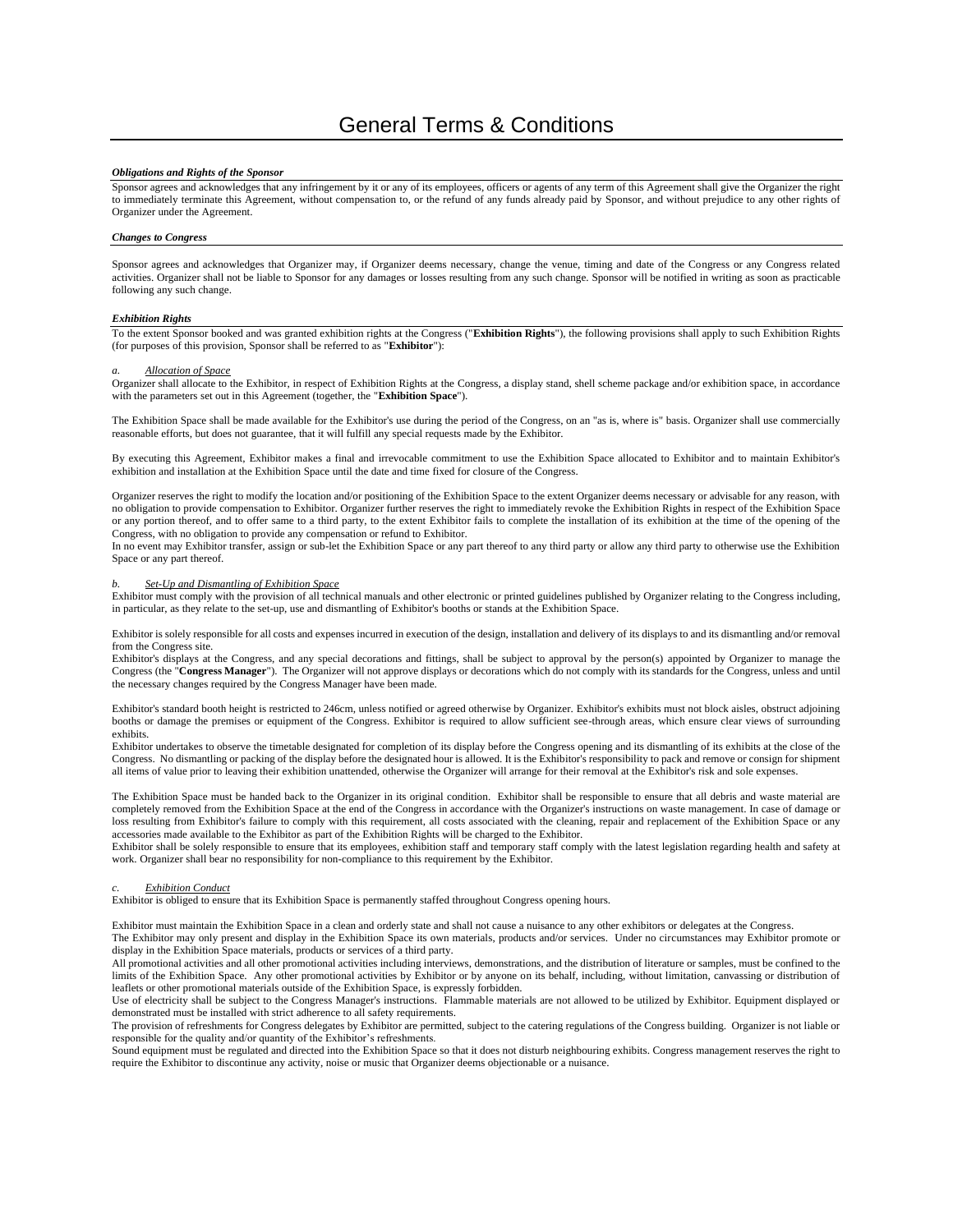# *Sponsorship Rights*

To the extent Sponsor booked and was granted sponsorship rights at the Congress ("**Sponsorship Rights**"), the following provisions shall apply to such Sponsorship Rights (for purposes of this provision, Sponsor shall be referred to as "**Sponsor**"):

# *a. Allocation of Sponsorship Rights*

Organizer shall allocate to the Sponsor in respect of the Congress those sponsorship opportunities designated in this Agreement (the "**Sponsorship Rights**"). Sponsor HEREBY makes a final and irrevocable commitment to accept the Sponsorship Rights allocated to Sponsor.

#### *b. Certain Limitations*

Display of all signs or other promotional materials by Sponsor or by anyone on its behalf at the Congress must be coordinated and approved in advance by Organizer. Sponsor's promotional activities shall at all times be limited to those expressly included in the Sponsorship Rights and may only be carried out in or from the Exhibition Space (to the extent Sponsor is also an Exhibitor) or from those areas specifically designated by Organizer for such purposes, by prior written permission. Any other promotional activity by Sponsor or by anyone on its behalf, including, without limitation, distribution of leaflets or materials to delegates in the Congress site, is expressly forbidden.

# *Sponsor Access to the Congress and Exhibition Space*

Access to the Congress by any person acting for Sponsor is subject to such person presenting an access badge issued by Organizer. Sponsor's badges will not be mailed in advance and may be collected from the Congress Registration desk on the Congress commencement date.

### *Non-Exclusive Rights*

Sponsor acknowledges and agrees that its rights granted under the Agreement are non-exclusive and that Organizer may have additional sponsors, exhibitors and supporters in its absolute discretion, including those who may be competing with Sponsor, on the same or different terms to those contained in the Agreement.

### *Participation in Symposia*

To the extent Sponsor, its employees, advisors, consultants or invitees ("**Sponsor Representatives**") participate in any Congress symposia, Sponsor alone shall be liable for all matters associated with such participation, including, without limitation. the content of any presentations made at such symposia ("Presentations"). Organizer is authorized to record all or any part of Presentations, in any format and in any manner whatsoever, in its absolute discretion and may broadcast the Presentations live and/or as a recording. Organizer may use, reproduce, publish, translate, distribute, broadcast and otherwise display the Presentations or any part thereof, on a royaltyfree, perpetual, irrevocable nonexclusive basis, provided that it is used solely for educational purposes and in a manner approved by the Organizers. Sponsor must immediately notify the Organizer upon becoming aware of any content-related issues (slide withdrawals, copyright clearance issues mistakes in the accuracy of information, accidental disclosure of protected information, etc.). Sponsor must agree and undertake to comply with the terms of Annex A attached hereto.

### *Compliance; Codes of Practice*

Participation by Sponsor in the Congress is subject to Sponsor's strict compliance with all rules, regulations and conditions stated herein and in any other policies of procedures relating to the Congress that Organizer may from time to time deliver to Sponsor, as well as to all national and international rules and regulations related to advertising and promotion of products and services as part of the Congress.

Without limiting the generality of the preceding sentence, Sponsor must comply with all applicable laws and regulations and codes of practice, including, without limitation, those promulgated by IPCAA (International Pharmaceutical Congress Advisory Association) published a[t www.IPCAA.org,](http://www.ipcaa.org/) EFPIA (European Federation of Pharmaceuticals Industries & Associations), published a[t www.efpia.org,](http://www.efpia.org/) MedTech Europe published at http://www.medtecheurope.org/ and IFPMA (International Federation of Pharmaceutical Manufacturers & Associations), published a[t www.ifpma.org.,](http://www.ifpma.org/) to the extent applicable.

Without limiting the generality of the preceding paragraph, in the case of events conducted in the USA or Canada, Sponsor must also comply with all applicable laws, regulations, and codes of practice, including, without limitation, those promulgated by the FDA (U.S. Food & Drugs Administration) published a[t https://www.fda.gov/](https://www.fda.gov/) and Advamed published a[t https://www.advamed.org/,](https://www.advamed.org/) to the extent applicable.

#### CME

In the event CME (continuing medical education) activities are conducted at the Congress, absolutely no promotional activities will be permitted and no advertising materials may be displayed in the same lecture halls or rooms immediately prior to, during, or after a CME activity. Promotional activities and advertising materials must be separate and distinct from any educational activities and may not interfere, or in any way, compete with the learning experience.

#### Licenses

Sponsor grants Organizer and its affiliates a non-exclusive, non-transferable, royalty-free license to use, without the right to sublicense, Sponsor's trade name, logo and trademarks in connection with Sponsor's participation in and activities conducted in connection with the Congress.

Organizer grants Sponsor a non-exclusive, non-transferable, royalty-free, revocable, license to use, without the right to sublicense, the Congress name, title, trade name, logos and trademarks in connection solely with the exercise of its Exhibition Rights and Sponsorship Rights at the Congress, such license to valid until the earlier to occur of: (i) the end of the Congress; or (ii) the earlier termination of the Agreement.

### Payment

Payment of the Participation Fee must be made in accordance with the conditions of payment set out in this Agreement. Should the Sponsor fail to make any payment on time, the Organizer shall be entitled to terminate the Agreement, make other arrangements for the Sponsor Rights and Exhibition Space and seek compensation for non-fulfilment of contract or other remedies available to Organizer under the Agreement or by law.

Sponsor acknowledges that Organizer may assign any or all of its rights and obligations under the Agreement to any of its affiliates or to any third party. Sponsor specifically acknowledges and agrees that all or any portion of the payments to be made under the Agreement by Sponsor may be invoiced by and become payable by Sponsor to an affiliate of Organizer, who may act as Organizer's paying agent.

All amounts payable by Sponsor are exclusive of VAT, gross sales or service taxes and other similar taxes, which shall be payable by Sponsor. Sponsor must make all payments in accordance with the terms of this Agreement, without any set-off or withholding of any kind.

#### Liability/Insurance

ORGANIZER SHALL NOT BE LIABLE TO SPONSOR FOR ANY DAMAGE, LOSS, HARM OR INJURY TO SPONSOR OR ITS PROPERTY OR BUSINESS RESULTING FROM ANY REASON WHATSOEVER IN CONNECTION WITH THE CONGRESS, THIS AGREEMENT AND/OR THE RIGHTS GRANTED TO SPONSOR HEREUNDER, UNLESS SUCH DAMAGES ARE A RESULT OF ORGANIZER'S OWN GROSS NEGLIGENCE OR WILLFUL MISCONDUCT. WITHOUT LIMITING THE FOREGOING, ORGANIZER SHALL IN NO EVENT BE LIABLE FOR ANY INDIRECT, INCIDENTAL, SPECIAL OR CONSEQUENTIAL DAMAGES, OR DAMAGES FOR LOSS OF PROFITS, REVENUE, DATA, OR USE INCURRED BY SPONSOR, WHETHER IN ACTION IN CONTRACT OR TORT, EVEN IF ORGANIZER KNEW OR WAS ADVISED OF THE POSSIBILITY OF SUCH DAMAGES. ORGANIZER'S ENTIRE LIABILITY FOR DAMAGES HEREUNDER SHALL IN NO EVENT EXCEED THE AMOUNT ACTUALLY PAID AND RETAINED BY ORGANIZER UNDER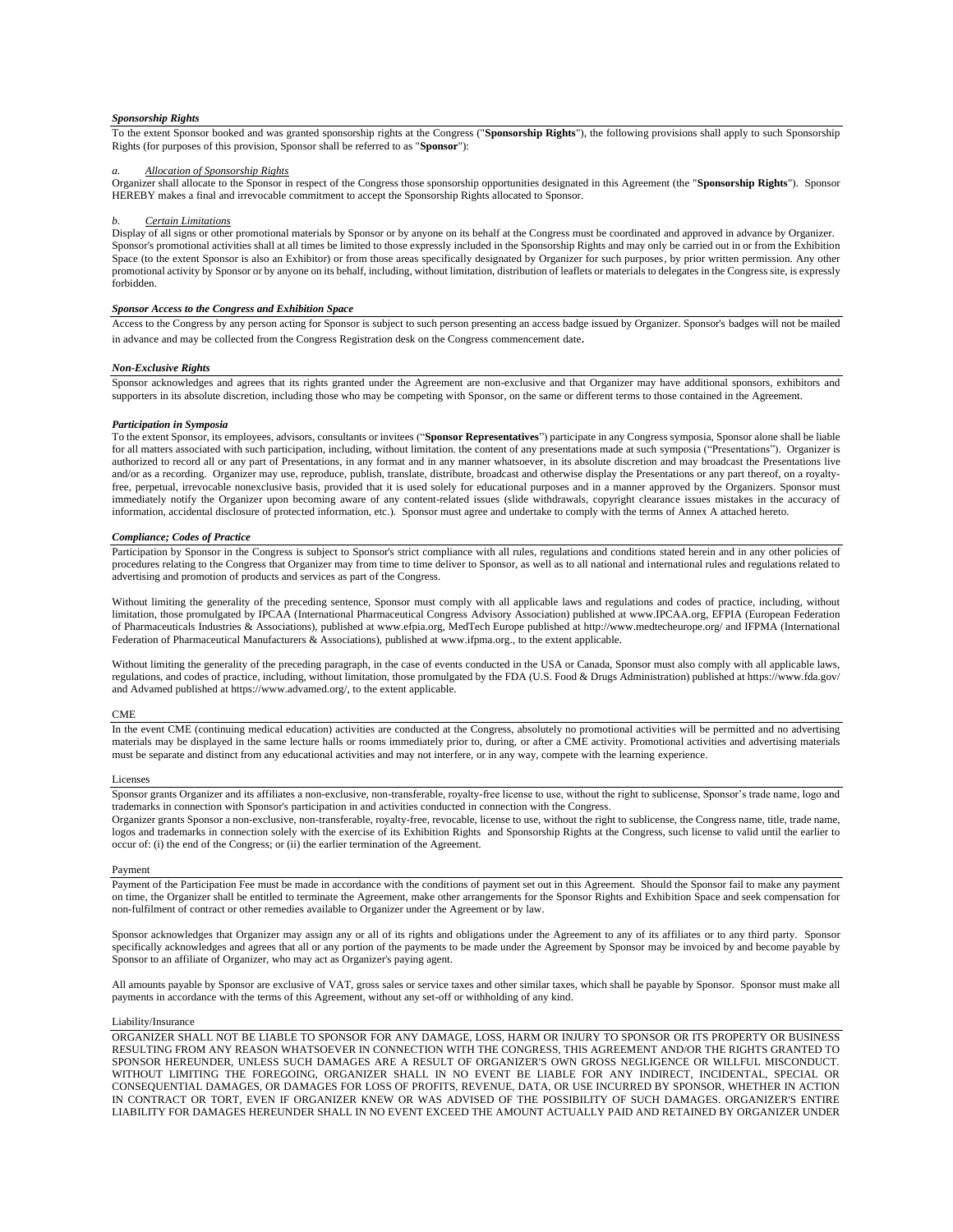# THE AGREEMENT.

Notwithstanding anything herein to the contrary, Organizer shall not be liable to Sponsor nor shall Organizer be deemed to be in default of its obligations hereunder if such default or damage is the result of war, hostiles, revolution, civil commotion, strike, epidemic, pandemic, accident, fire, natural disasters, terrorist activity, governmental or other obstacles for the freedom of travel (including any such restrictions arising from an epidemic or pandemic outbreak), union actions, riots, wind, flood or because of any act of God or other cause beyond the reasonable control of Organizer (a "Force Majeure Event").

In the event that the Congress is delayed or cancelled as a result of a Force Majeure Event, then the following shall apply:

- (a) Delay of Congress: In the event that the Congress is delayed as a result of the Force Majeure Event then Sponsor may choose, by written notice to Organizer within 21 days of its receipt of notification of the Force Majeure Event to either:
	- (i) Apply the Contribution to the delayed Congress conducted by Organizer, and Sponsor shall have the same rights in respect of such delayed Congress as detailed in the Sponsorship Agreement; or
	- (ii) Not to apply the Contribution to the delayed Congress but rather terminate the Sponsorship Agreement, in which case Organizer shall refund an amount equal to 50% of the Contribution already paid to Organizer by Sponsor, within 30 days of the completion of the delayed Congress, and the balance will be retained by Organizer as a handling fee.

Should Sponsor fail to notify Organizer of its choice within said 21 days, then (i) above shall apply by default.

- (b) Conversion to virtual or hybrid Congress with or without delay. In the event of a Force Majeure Event and Organizer converts the format of the Congress completely or partially to a virtual format (with or without delay) then Sponsor may choose, by written notice to Organizer within 21 days of its receipt of notification of the Force Majeure Event and/or the changed format:
	- (i) Apply the Contribution to the virtual Congress conducted by Organizer; or
	- (ii) Not to apply the Contribution to the virtual Congress but rather terminate the Sponsorship Agreement, in which case Organizer shall refund an amount equal to 75% of the Contribution already paid to Organizer by Sponsor, within 30 days of the completion of the delayed and/or virtual Congress, and the balance will be retained by Organizer as a handling fee.
	- (iii) Apply partial Contribution to the virtual or hybrid Congress, upon negotiation, conducted by Organizer

Should Sponsor fail to notify Organizer of its choice within said 21 days, then (i) above shall apply by default.

- (c) Cancellation. In the event that the Congress is cancelled as a result of the Force Majeure Event then Sponsor may choose, by written notice to Organizer within 21 days of its receipt of notification of the Force Majeure Event to either:
	- (i) Apply the Contribution to the next (annual or semi-annual) Congress scheduled by Organizer, and Sponsor shall have the same rights in respect of such subsequent Congress as detailed in the Sponsorship Agreement; or
	- (ii) Not to apply the Contribution to the next Congress but rather terminate the Sponsorship Agreement, in which case Organizer shall refund an amount equal to 90% of the Contribution already paid to Organizer by Sponsor, within 30 days of the originally scheduled date for the Congress, and the balance will be retained by Organizer as a handling fee.

Should Sponsor fail to notify Organizer of its choice within said 21 days, then (i) above shall apply by default.

Sponsor acknowledges and agrees that all equipment and all display infrastructure and materials installed at the Congress and all other items brought to the Congress by Sponsor or any third party on its behalf including any and all personal items brought to the Congress by Sponsor employees and consultants (together "Sponsor Materials") shall not be insured by the Organizer, and under no circumstances will Organizer be liable for any loss, damage or destruction caused to any Sponsor Materials. Sponsor shall be solely responsible for the Sponsor Materials and for the property and persons of Sponsor's employees, agents, consultants and any third party acting on its behalf and for any other third party who may visit Sponsor's Space. The Sponsor will purchase insurance policies for the above listed damages and will ensure that Organizer is named as a co-insured party under such policies.

Sponsor shall indemnify and hold harmless Organizer, its shareholders, directors, employees, agents and representatives (together, "Organizer Indemnitees"), from any and all damages, loss, injuries, costs, penalties and claims, including those claims and damages usually covered by a fire and extended under a coverage policy, sustained or incurred by the Organizer Indemnitees or by any third party in connection with or arising directly or indirectly from (i) any failure by Sponsor to act in accordance with the Agreement, and/or (ii) any act or omission of Sponsor, its employees, officers and agents and any contractors, Representatives or other personnel hired by or on behalf of Sponsor in connection with the exercise of the Exhibition Rights and/or Sponsorship Rights granted under the Agreement (including, without limitation, in connection with the construction, decoration, operation, activity, dismantling and vacation by the Exhibitor of the Exhibition Space), (iii) any Presentations; and/or (iv) any other matter in which Sponsor exercised the Exhibition Rights and/or Sponsorship Rights.

#### Confidentiality

The Agreement and all communications among the parties in respect of it, whether oral, written or otherwise relating to a party ("Disclosing Party"), that is received by the other party ("Receiving Party") in the course or as a result of the performance of this Agreement shall be referred to herein as "Confidential Information". All information pertaining to the Congress shall be deemed Confidential Information of Organizer. Receiving Party undertakes to hold all Confidential Information of the Disclosing Party in strict confidence and not to disclose such Confidential Information to any other third party, other than to those of its employees, consultants, service providers and representatives who are subject to confidentiality undertakings in respect of the Confidential Information and who require such Confidential Information solely for purposes of the Congress, unless the Receiving Party can demonstrate that the relevant Confidential Information was: (i) rightfully in its possession or known by it prior to receipt from the Disclosing Party, or (ii) was rightfully disclosed to it by another person without restriction or breach of confidentiality obligation, or (iii) was independently developed without use of any Confidential Information of the Disclosing Party by employees or service providers of the Receiving Party who had no access to such information, or (iv) is or becomes (through no improper action or inaction by the Receiving Party or any agent, consultant or employee thereof) generally available to the public. The receiving party undertakes not to use the information for any purpose, other than for performing the provisions of this Agreement, without obtaining the written Agreement of the Disclosing Party. For the avoidance of doubt, all information and materials which are distributed to the public during the Congress shall not be considered Confidential Information. This provision shall survive any termination of the Agreement for a period of five (5) years.